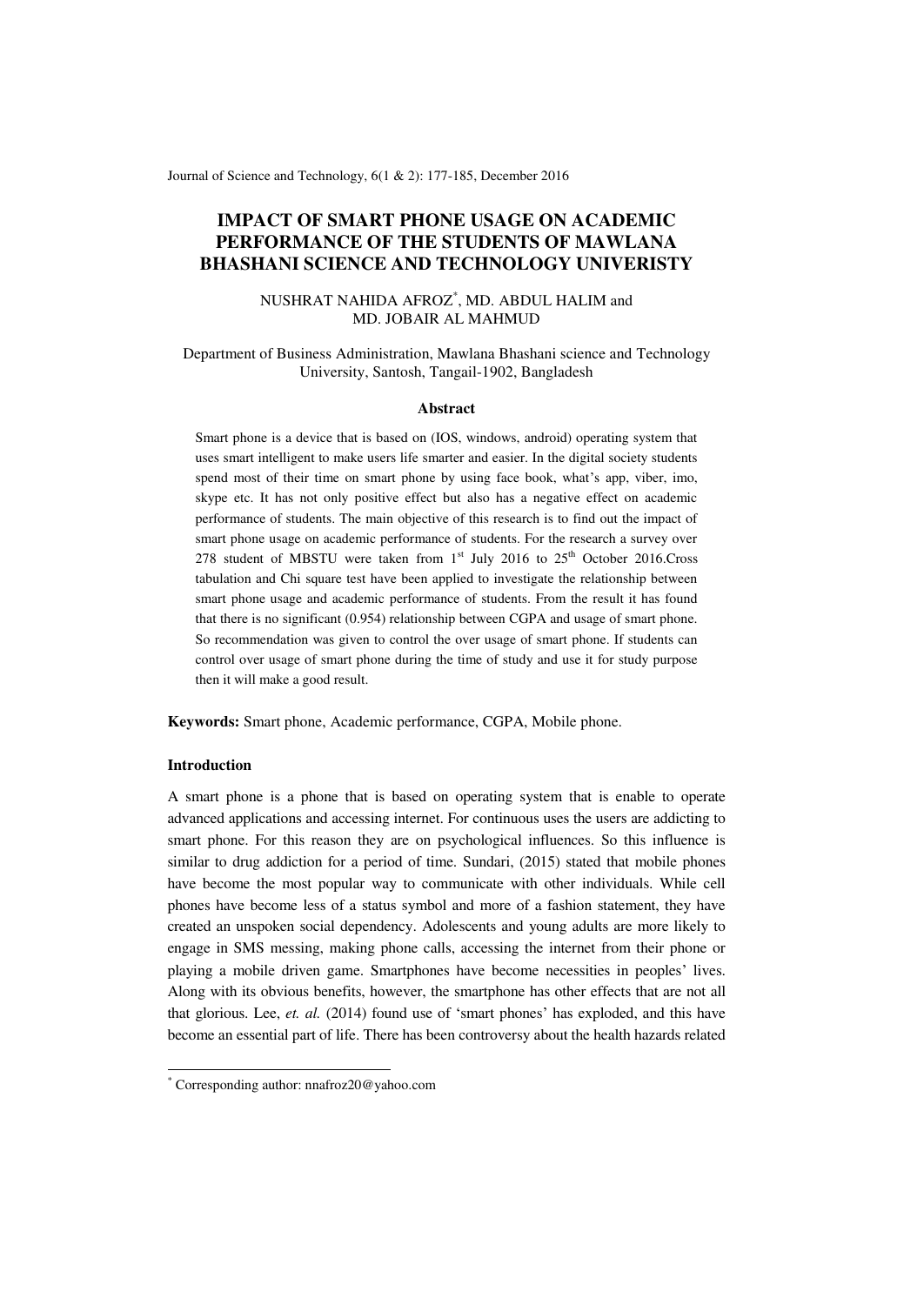to cell phone use. The side-effects of using cell phone reported were: long-term memory impairment (45.8%), prolonged sleep (31.7%), insomnia (30%), chronic headache (22.5%) and concentration problems (22.5%). Jamal *et. al.* (2012), Kahari, (2013) found that cell phone use has negative and positive effects on the study habits of university students depending on usage patterns .The study concluded that despite the challenges faced by students, cell phones unlike other educational innovations are firmly rooted in the society in which education and institutions are part of and ignoring the use or applications of this technology would be ill-advised. Rabiu *et. al.* (2016) recommended that, school psychologists, teachers, school administrators, parents and students should be sensitized on the influence of mobile phone usage on academic performance among secondary school students irrespective of gender and age differences. The advancement of technology has also been a dominant force in effecting students' academic life (Roberts, & Pirog, 2013). Aljomaa *et. al.* (2016), significant gender differences were found in the degree of addiction on the whole questionnaire and all of its dimensions with the exception of the technological dimension in favor of males. Significant differences by social status were found in favor of the unmarried. Bachelor degree students were found to have the highest degree of addiction. Significant differences by hours of daily use were also detected in favor of participants using the smartphone for more than 4 hours in a day. As to the monthly income dimension, significant differences were found on the health dimension in favor of participants with lower monthly income. Tindell and Bohlander (2012) reported that the majority of university students use the smartphone in classrooms. In this respect, some studies revealed a negative relationship between smartphone use and university students' achievement (Lepp *et. al.,* 2015). Studies also revealed that university students view the smart phone as entertainment and with time use becomes habitual. Statistics indicates that the smart phone world is expanding at a rapid pace. There are already more than 1.08 billion smart-phone users in the world, out of which, 91.4 million are from the United States. It is noted that university students are among the highest contributors to the increasing number of smart phone sales. (www.go-gulf.com) Junco (2013) found that most of the male students are using smart phone for the purpose of internet browsing and entertainment but most of the female students are using smart phone for the purpose of communicating and studying and getting relationship with others. Tuckman (1975) said that the knowledge, skills and the expression of a person mainly indicate the performance of any person. And the students' performance is measured by his or her academic results. Students use smart phone for both entertainment and academic purposes. Salehan (2013) found that, now-a-days the use of smart phone in society is increasing and the large numbers of smart phone users are young people like varsity students. This is because only for the fast advancement of technology like social network. Over use of technology may become an addiction to the users. The research found that various smart phone applications are the main reason of smart phone addiction. Salehan also found that smart phone applications may be affected for the social networking intensity by the people. Addiction is not only drug addiction but also it may be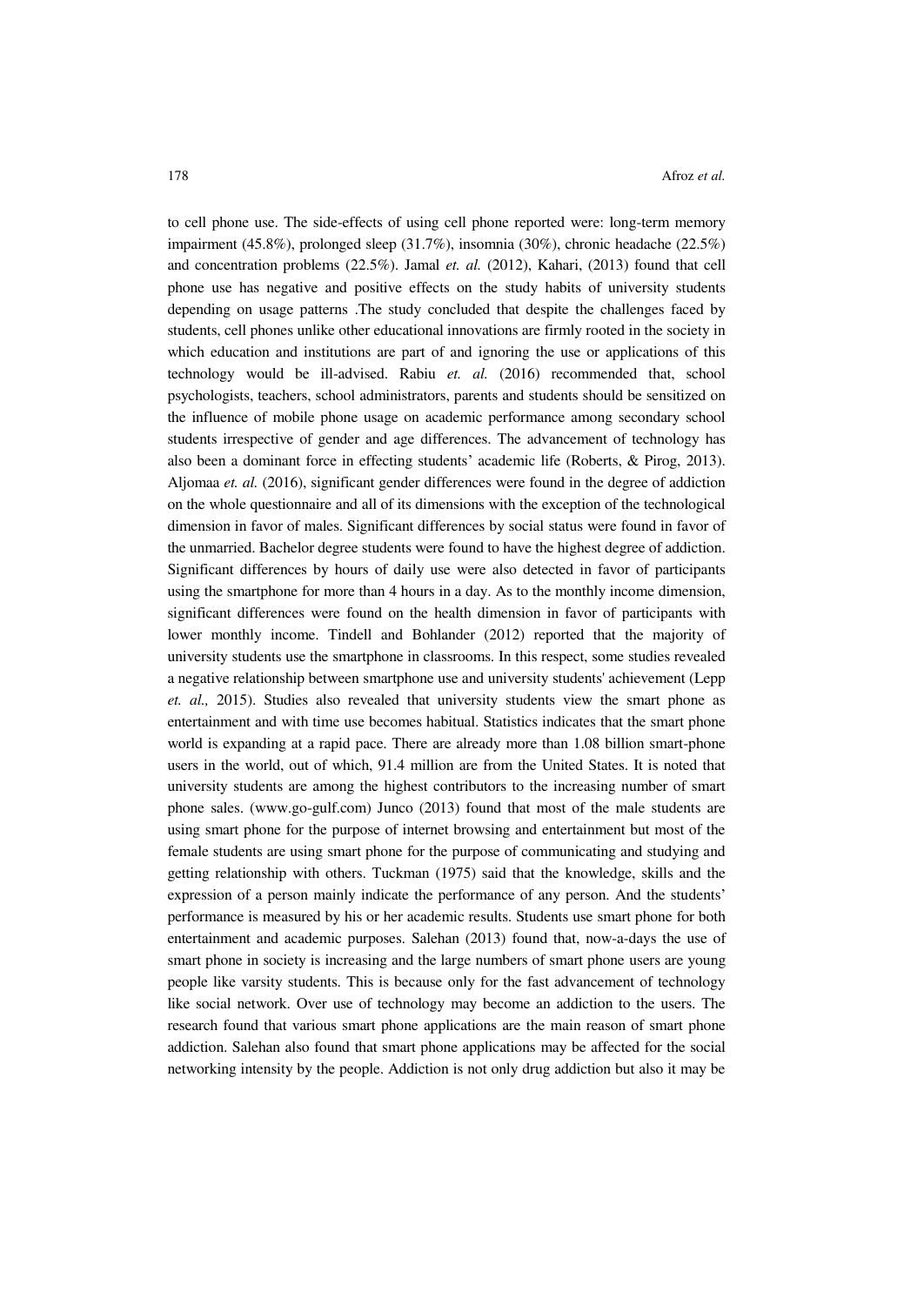a serious trend on something like internet. As the use of smart phone among young students increasing day by day it has become an addiction to them. So the definition of addiction may vary with the circumstances.

The main objective of the research is to find out the impact of smart phone on the academic performance of the students of the Mawlana Bhashani Science and Technology University. For achieving the main objectives the researcher find out the relationship between CGPA and smart phone usage.

### **Methodology**

To run the research and to get informative results, both primary and secondary data were used. Chi squire test, crosstabs and frequency distribution were used for analyzing the result. The participants were enrolled by stratified random sample selection in July through October 2016 at the Mawlana Bhashani Science and Technology University. A self-administered questionnaire was completed by 278 students of MBSTU. For measuring academic performance only CGPA is taken as an indicator. Various articles, magazine and newspaper information were also used as secondary sources of information. The whole analysis performed by using IBM statistical Packages for Social Science (SPSS version 20).

## **Results and Discussion**

| Ages (years) | Frequency | Percent         |
|--------------|-----------|-----------------|
| $\leq$ 20    |           | $\cdot$ $\cdot$ |
| $20 - 25$    | 273       | 98.2            |
| $26 - 30$    |           |                 |
| Total        | 278       | 100.0           |

#### **Table 1. Age distribution of respondents of smart phone users**

We found out of 278 respondents less than 20 years is only 0.7% and 20-25 years is 98.2%, most of respondents fall within this range of age. The respondents aged from 26- 30 is only 1.1% (Table1).

**Table 2. Gender distribution of respondents of smart phone users** 

| Gender | <b>Frequency</b> |       |  |  |  |
|--------|------------------|-------|--|--|--|
| Male   | 150              | 54.0  |  |  |  |
| Female | 128              | 46.0  |  |  |  |
| Total  | 278              | 100.0 |  |  |  |

It has found that among 278 respondents of smart phone users, male respondents are 54% and female 46% are respondents. It means male users are more than that of female users, contradicts with the results of Kibona and Mgaya (2015), they found among the smart phone addicted group, female are more addicted than male because 57% of the respondents were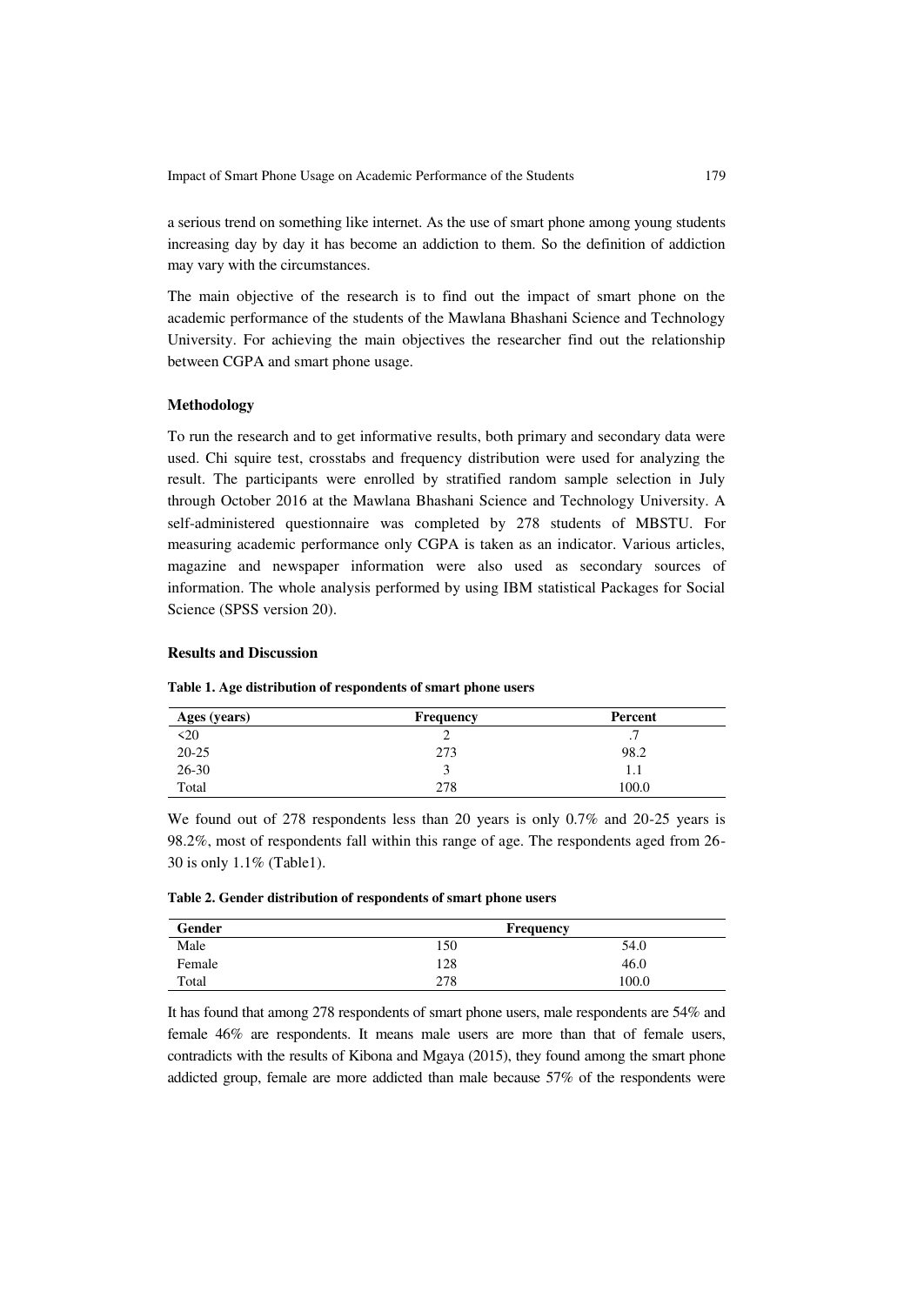female and among those female most of them 75% are below 25 years old of the age which indicates that teenagers are more addicted to smart phone usage (Table 2).

**Table 3. Religion distributions of respondents of smart phone user.** 

| <b>Religion</b> |     | Frequency |  |
|-----------------|-----|-----------|--|
| Islam           | 250 | 89.9      |  |
| Sonaton         | 25  | 9.0       |  |
| <b>Buddhism</b> | ∠   | .7        |  |
| Others          |     | .4        |  |
| Total           | 278 | 100.0     |  |

The number of Muslim smart phone users 89.9% and Sonaton smart phone users 9.0% and Buddhism 0.7% and the number of others users are only 0.4% out of 278 students (Table 3).

| <b>Average CGPA of</b>   | <b>Title</b>                |          | Respondents' gender |        |  |
|--------------------------|-----------------------------|----------|---------------------|--------|--|
| respondents $(2.5-5.00)$ |                             | Male     | Female              |        |  |
| $2.5 - 3.00$             | Count                       | 25       | 17                  | 42     |  |
|                          | <b>Expected Count</b>       | 22.7     | 19.3                | 42.0   |  |
|                          | % within Average CGPA of    | 59.5%    | 40.5%               | 100.0% |  |
|                          | respondents                 |          |                     |        |  |
|                          | % within Respondents gender | 16.7%    | 13.3%               | 15.1%  |  |
|                          | % of Total                  | 9.0%     | 6.1%                | 15.1%  |  |
| 3.00-3.50                | Count                       | 61       | 62                  | 123    |  |
|                          | <b>Expected Count</b>       | 66.4     | 56.6                | 123.0  |  |
|                          | % within Average CGPA of    | 49.6%    | 50.4%               | 100.0% |  |
|                          | respondents                 |          |                     |        |  |
|                          | % within Respondents gender | 40.7%    | 48.4%               | 44.2%  |  |
|                          | % of Total                  | 21.9%    | 22.3%               | 44.2%  |  |
| 3.50-3.75                | Count                       | 36       | 38                  | 74     |  |
|                          | <b>Expected Count</b>       | 39.9     | 34.1                | 74.0   |  |
|                          | % within Average CGPA of    | 48.6%    | 51.4%               | 100.0% |  |
|                          | respondents                 |          |                     |        |  |
|                          | % within Respondents gender | 24.0%    | 29.7%               | 26.6%  |  |
|                          | % of Total                  | 12.9%    | 13.7%               | 26.6%  |  |
| 3.75-4.00                | Count                       | 28       | 11                  | 39     |  |
|                          | <b>Expected Count</b>       | 21.0     | 18.0                | 39.0   |  |
|                          | % within Average CGPA of    | 71.8%    | 28.2%               | 100.0% |  |
|                          | respondents                 |          |                     |        |  |
|                          | % within Respondents gender | 18.7%    | 8.6%                | 14.0%  |  |
|                          | % of Total                  | $10.1\%$ | 4.0%                | 14.0%  |  |
| Total                    | Count                       | 150      | 128                 | 278    |  |
|                          | <b>Expected Count</b>       | 150.0    | 128.0               | 278.0  |  |
|                          | % within Average CGPA of    | 54.0%    | 46.0%               | 100.0% |  |
|                          | respondents                 |          |                     |        |  |
|                          | % within Respondents gender | 100.0%   | 100.0%              | 100.0% |  |
|                          | % of Total                  | 54.0%    | 46.0%               | 100.0% |  |

**Table 4. Cross tabulation of average CGPA and gender of respondents**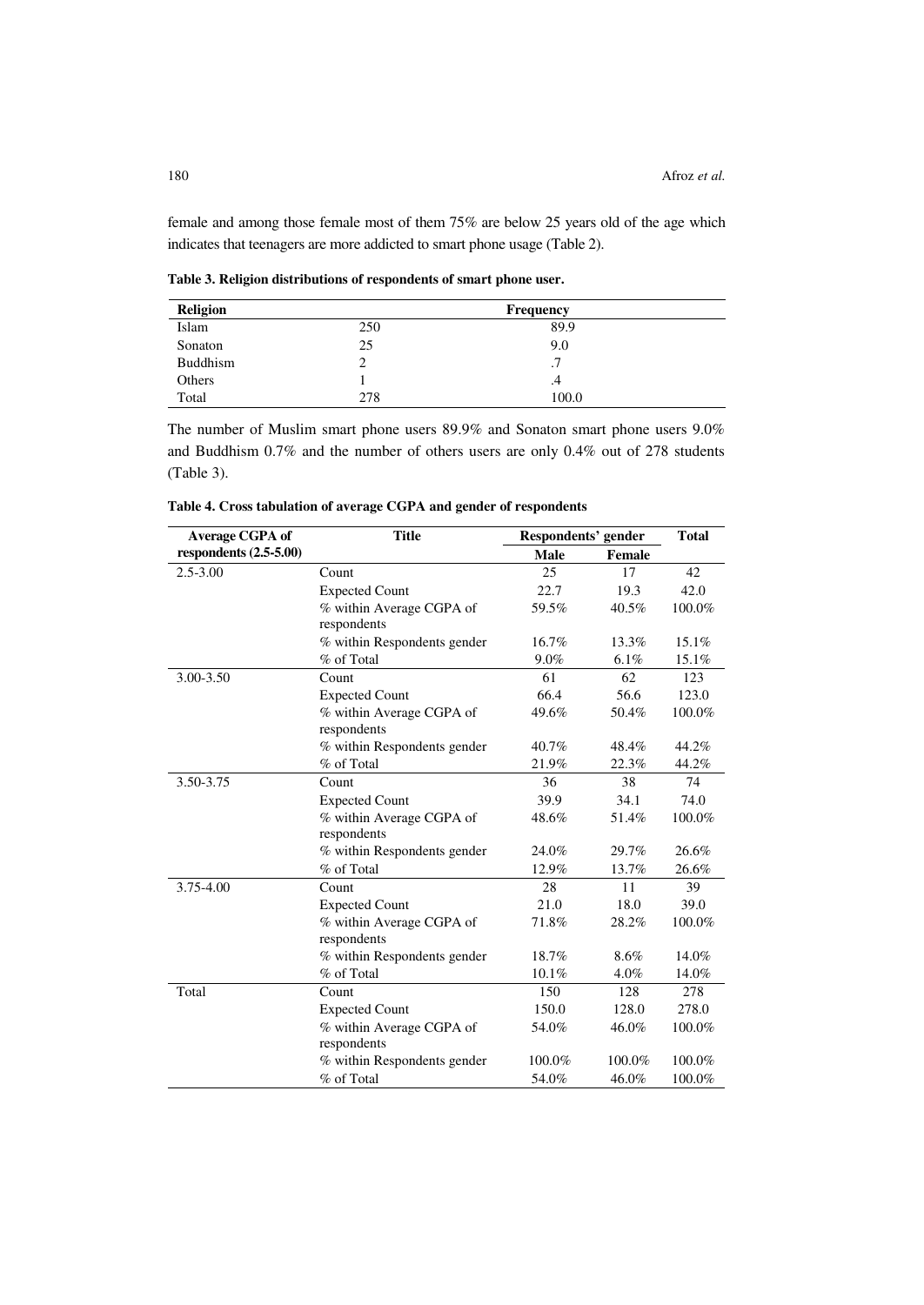We found that the average CGPA ranges from 2.5-3.00 obtained by male users 59.5% and female users 40.5% and from CGPA3.00-3.50 obtained by male 49.6% and female 50.4% and CGPA from 3.50-3.75 obtained by male 48.6% and female 51.4% and CGPA from 3.75-4.00 obtained by more male users 71.8% and female 28.2%.16.7% male students get CGPA ranges from 2.50-3.00 out of total male (151) students. 13.3% female students get CGPA ranges from 2.50-3.00 out of total female (128) students. 9% male students and 6.1% female students get CGPA ranges from 2.50-3.00 out of 278 students. 40.7% male students get CGPA ranges from 3.00-3.50 of total male (151) students. 48.4% female students get CGPA from the range of 3.00-3.50 out of total female (128) students. Female respondents (50.4%, 51.4%) secured more percentages than the male respondents (49.6%, 48.6%) whenever CGPA ranges from 3.00-3.50 and 3.50-3.75 respectively. But when CGPA ranges from 2.50-3.00 and 3.75-4.00 then male respondents (59.5%, 71.8%) have more percentages than female respondents (40.5%, 28.2%) respectively (Table 4)

| Average CGPA of respondents             |         | Time spent by using smart phone |         |         |         | Total  |
|-----------------------------------------|---------|---------------------------------|---------|---------|---------|--------|
|                                         | $1 - 2$ | $2 - 3$                         | $3-4$   | $4 - 5$ | above-  |        |
|                                         | hours   | hours                           | hours   | hours   | 5 hours |        |
| Count                                   | 6       | 11                              | 9       | 8       | 8       | 42     |
| <b>Expected Count</b>                   | 6.6     | 12.1                            | 10.6    | 5.9     | 6.8     | 42.0   |
| % within Average CGPA of<br>respondents | 14.3%   | 26.2%                           | 21.4%   | 19.0%   | 19.0%   | 100.0% |
| % within Spend for using smart<br>phone | 13.6%   | 13.8%                           | 12.9%   | 20.5%   | 17.8%   | 15.1%  |
| % of Total                              | 2.2%    | 4.0%                            | $3.2\%$ | 2.9%    | 2.9%    | 15.1%  |
| Count                                   | 19      | 39                              | 32      | 15      | 18      | 123    |
| <b>Expected Count</b>                   | 19.5    | 35.4                            | 31.0    | 17.3    | 19.9    | 123.0  |
| % within Average CGPA of<br>respondents | 15.4%   | 31.7%                           | 26.0%   | 12.2%   | 14.6%   | 100.0% |
| % within Spend for using smart<br>phone | 43.2%   | 48.8%                           | 45.7%   | 38.5%   | 40.0%   | 44.2%  |
| % of Total                              | $6.8\%$ | 14.0%                           | 11.5%   | 5.4%    | 6.5%    | 44.2%  |
| Count                                   | 13      | 19                              | 21      | 8       | 13      | 74     |
| <b>Expected Count</b>                   | 11.7    | 21.3                            | 18.6    | 10.4    | 12.0    | 74.0   |
| % within Average CGPA of<br>respondents | 17.6%   | 25.7%                           | 28.4%   | 10.8%   | 17.6%   | 100.0% |
| % within Spend for using smart<br>phone | 29.5%   | 23.8%                           | 30.0%   | 20.5%   | 28.9%   | 26.6%  |
| % of Total                              | 4.7%    | $6.8\%$                         | 7.6%    | $2.9\%$ | 4.7%    | 26.6%  |
| Count                                   | 6       | 11                              | 8       | 8       | 6       | 39     |
| <b>Expected Count</b>                   | 6.2     | 11.2                            | 9.8     | 5.5     | 6.3     | 39.0   |
| % within Average CGPA of<br>respondents | 15.4%   | 28.2%                           | 20.5%   | 20.5%   | 15.4%   | 100.0% |
| % within Spend for using smart<br>phone | 13.6%   | 13.8%                           | 11.4%   | 20.5%   | 13.3%   | 14.0%  |
| % of Total                              | 2.2%    | 4.0%                            | 2.9%    | $2.9\%$ | 2.2%    | 14.0%  |
| Count                                   | 44      | 80                              | 70      | 39      | 45      | 278    |
| <b>Expected Count</b>                   | 44.0    | 80.0                            | 70.0    | 39.0    | 45.0    | 278.0  |

|  |  |  |  |  |  |  |  | Table 5. Cross tabulation of average CGPA and usage of smart phone by respondents |
|--|--|--|--|--|--|--|--|-----------------------------------------------------------------------------------|
|--|--|--|--|--|--|--|--|-----------------------------------------------------------------------------------|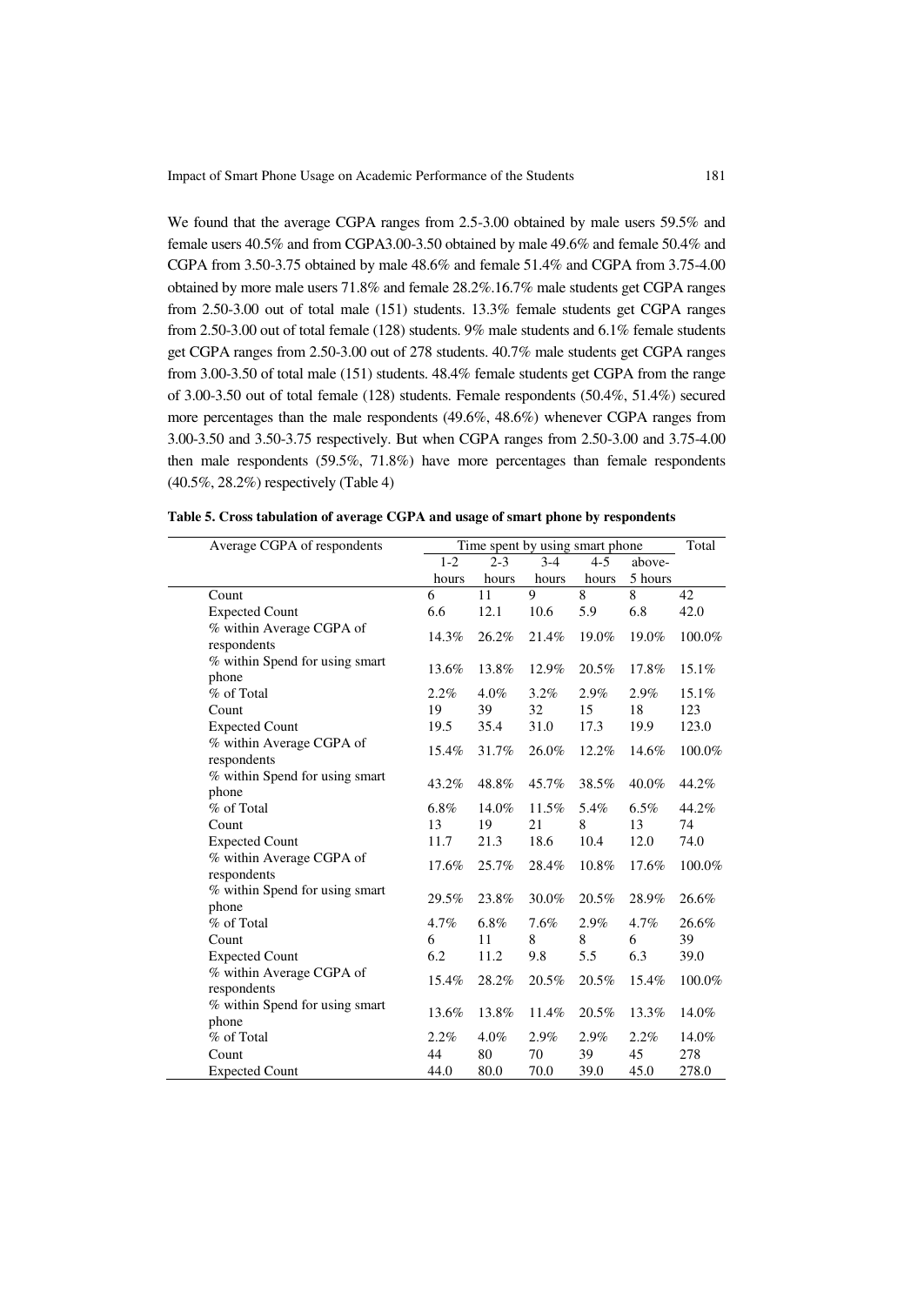| Total % within Average CGPA of<br>respondents |  |  | 15.8% 28.8% 25.2% 14.0% 16.2% 100.0%       |  |
|-----------------------------------------------|--|--|--------------------------------------------|--|
| % within Spend for using smart<br>phone       |  |  | 100.0% 100.0% 100.0% 100.0% 100.0% 100.0%  |  |
| % of Total                                    |  |  | 15.8\% 28.8\% 25.2\% 14.0\% 16.2\% 100.0\% |  |
|                                               |  |  |                                            |  |

| <b>Chi-Square Tests</b>      |                 |    |                       |  |
|------------------------------|-----------------|----|-----------------------|--|
|                              | Value           | Df | Asymp. Sig. (2-sided) |  |
| Pearson Chi-Square           | $5.106^{\rm a}$ |    | .954                  |  |
| Likelihood Ratio             | 4.957           |    | .959                  |  |
| Linear-by-Linear Association | .017            |    | .896                  |  |
| N of Valid Cases             | 278             |    |                       |  |

a. 0 cells (.0%) have expected count less than 5. The minimum expected count is 5.47.

Let, null hypothesis  $(H_0)$  - there is no relationship between CGPA and using smart phone. An alternative hypothesis  $(H_1)$  - there is a relationship CGPA and using smart phone. After calculating chi-square P- value is 0.954 that is less than the 5% level of significance which is not significant. So we accept the null hypothesis. Therefore there is no relation between usage of smart phone and CGPA of respondents. From the table we found that the number of students who got CGPA from 2.50-3.00 spends time by using smart phone from 1-2 hours 14.3%, 2-3 hours 26.2%, 3-4 hours 21.4%, 4-5 hours19.0% and above 5 hours 19.0%. Similarly the number of students who got CGPA from 3.00-3.50 spends time for using smart phone from 1-2 hours 15.4%, 2-3 hours 31.7%, 3-4 hours 26.0%, 4-5 hours 12.2% and above 5 hours 14.6%. Similarly the number of students who got CGPA from 3.50-3.75 spends time for using smart phone from 1-2 hours 17.6%, 2-3 hours 25.7%, 3-4 hours 28.4%, 4-5 hours 10.8% and above 5 hours 17.6%. Similarly the number of students who got CGPA from 3.75- 4.00 spends time for using smart phone from 1-2 hours 15.4%, 2-3 hours 28.2%, 3-4 hours 20.5%, 4-5 hours 20.5% and above 5 hours 15.4% out of 278 students. By analyzing the result through Cross-tabulation and Chi-square we found that there is no relationship between smart phone usage and CGPA of the students. So we can say that there is no impact of smart phone usage on academic performance of students.

**Table 6. Distribution of respondents opinion towards the statement, "Smartphone disturbs to pay attention into the class"**

| Likert scale                | <b>Frequency</b> | Percent |  |
|-----------------------------|------------------|---------|--|
| Strongly agree              | 41               | 14.7    |  |
| Agree                       | 67               |         |  |
| Neither agree nor disagree. | 58               | 20.9    |  |
| Disagree                    | 80               | 28.8    |  |
| Strongly disagree           | 32               | 11.5    |  |
| Total                       | 278              | 100.0   |  |

Out of 278 respondents, 14.7% strongly agreed and 24.1% agreed that smart phone disturbs to pay attention into the class. Neither agree nor disagree 20.9%, disagree 28.8% and strongly disagree 11.5%. So it is clear that most of the respondents are disagree with the statement "Smart phone disturbs to pay attention into the class" (Table 6).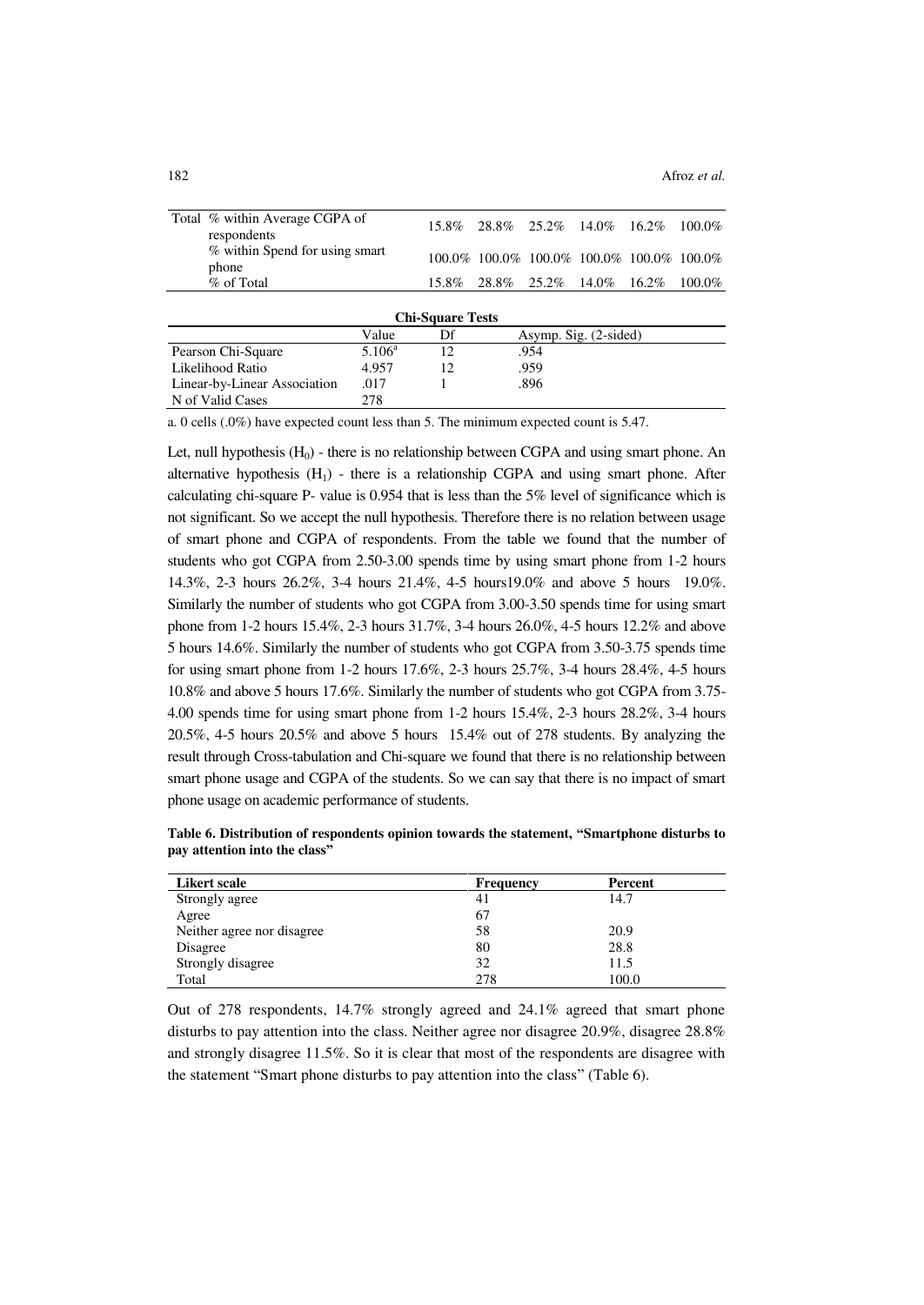Impact of Smart Phone Usage on Academic Performance of the Students 183

| <b>Categories</b>    | <b>Frequency</b> | Percent |  |
|----------------------|------------------|---------|--|
| I am doing very well | 31               | 11.2    |  |
| I am doing well      | 108              | 38.8    |  |
| not sure             | 99               | 35.6    |  |
| I am doing bad       | 29               | 10.4    |  |
| I am doing very bad  | 11               | 4.0     |  |
| Total                | 278              | 100.0   |  |

**Table 7. Percentage distribution of class performance of respondents of smart phone user**

We found most of the respondents are doing very well into the class despite of using smart phone. Out of 278 respondents 11.2% respondents are doing very well, 38.8% are doing well, 35.6% are not sure, 10.4% are doing bad and 4.0 % are doing very bad into the class due to smart phone usage (Table 7).

| Table 8. Frequency distribution of respondents' opinion |  |  |  |  |
|---------------------------------------------------------|--|--|--|--|
|---------------------------------------------------------|--|--|--|--|

| Smart phone interrupts during the time of study |                  |         |  |  |
|-------------------------------------------------|------------------|---------|--|--|
| <b>Likert Scale</b>                             | <b>Frequency</b> | Percent |  |  |
| Strongly agree                                  | 66               | 23.7    |  |  |
| Agree                                           | 110              | 39.6    |  |  |
| Neither agree nor disagree.                     | 51               | 18.3    |  |  |
| Agree                                           | 42               | 15.1    |  |  |
| Strongly disagree                               | 9                | 3.2     |  |  |
| Total                                           | 278              | 100.0   |  |  |

From this research we revealed that 23.7% respondents are strongly agree, 39.6% agree, 18.3% neither agree nor disagree, 15.1% disagree and 3.2% strongly disagree with the statement "Smart phone interrupts during the time of study". Most of the respondents opined smart phone interrupts them during the time of the study that is conforming the findings of Sundari (2015), majority (42.1%) of respondents revealed that the frequent use of mobile phone sometimes interferes their learning whereas 36.4% are of the agreement that it also assists them in learning sometimes (Table 8).

| Table 9. Frequency distribution of the respondents' opinion |  |  |
|-------------------------------------------------------------|--|--|
|                                                             |  |  |

| Smart phone helps students during the time of the study |                  |         |  |  |  |
|---------------------------------------------------------|------------------|---------|--|--|--|
| <b>Scale</b>                                            | <b>Frequency</b> | Percent |  |  |  |
| Strongly agree                                          | 95               | 34.2    |  |  |  |
| Agree                                                   | 118              | 42.4    |  |  |  |
| Neither agree nor disagree                              | 36               | 12.9    |  |  |  |
| Disagree                                                | 20               | 7.2     |  |  |  |
| Strongly disagree                                       |                  | 3.2     |  |  |  |
| Total                                                   | 278              | 100.0   |  |  |  |

From the table it has found that majority respondents' are agree with the statement "Smart phone helps your study" where strongly agree 34.2%, agree 42.4%, neither agree nor disagree12.9%, disagree7.2% and strongly disagree 3.2 % ( Table 9).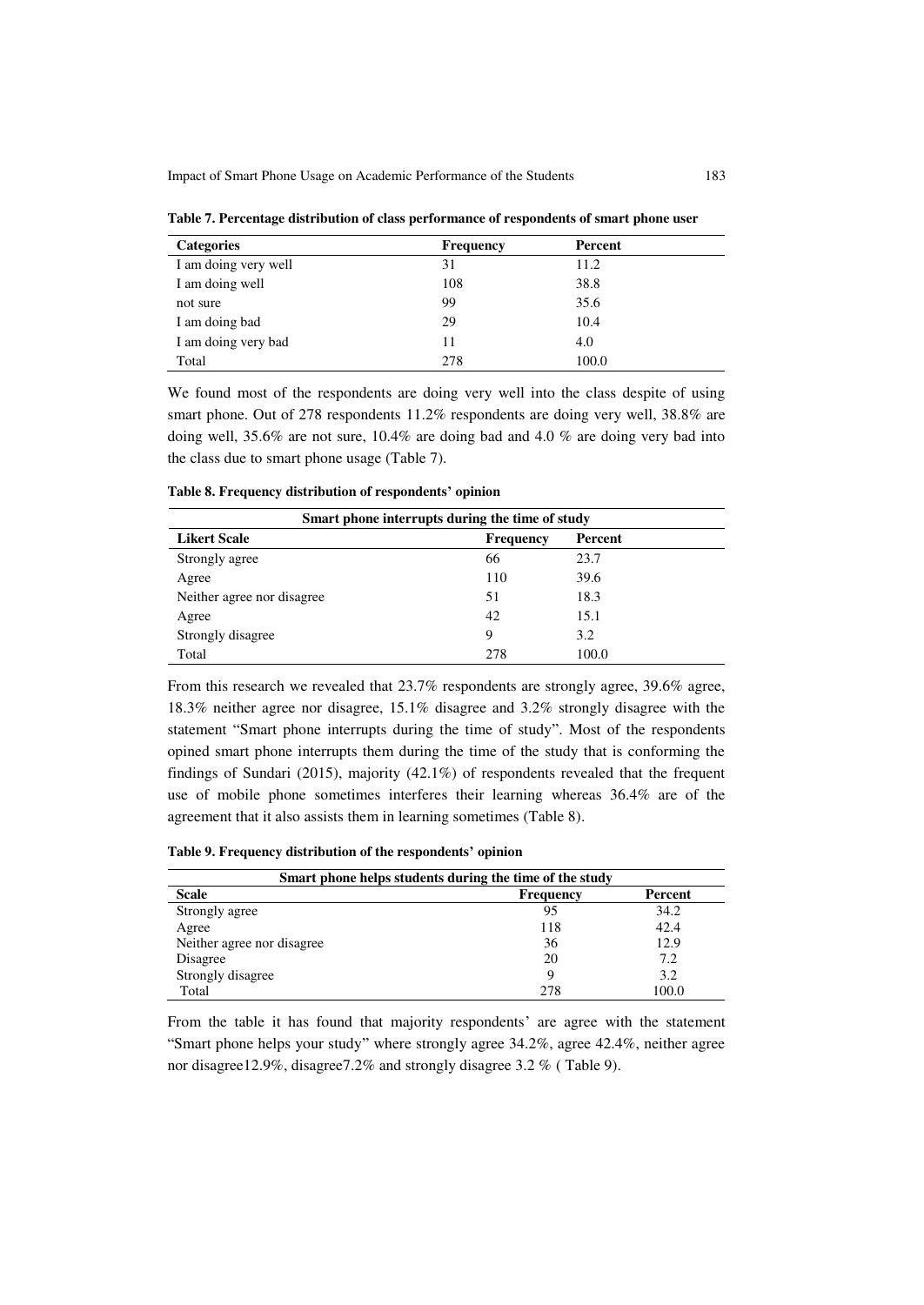#### **Conclusion**

Smart phone become a very necessary instrument in human life at present time. But few people become addicted to it which actually hampers the quality of life. This research was done to find out the impact of smart phone usage on academic performance of students. And found there is no significant relationship between CGPA and smart phone usage of the students. This research also revealed that majority number of students think they can pay attention into the class by using smart phone, and it helps them during the time of study. Students also think despite of using smart phone they are doing well into the class. At the same time we found students feel that smart phone interrupts their concentration during the time of the study. Students should switch off their smart phone during the time of class and study. After 12 am students should not use their smart phone. Every student should know how to use smart phone and when to use smart phone. At the time of examination students should off or moderately use various social apps like Facebook, Viber, skype, Instogram, Google+ etc. This is first research attempt in Bangladesh to examine the impact of smart phone usage on academic performance of the students of Mawlana Bhashani Science and Technology University. This research is very important because it provides a better understanding of the context for smart phone use among MBSTU students in Bangladesh.

#### **Acknowledgement**

The researchers are steamily grateful to the respondents for helping us by providing data.

## **References**

- Aljomaa, S. S., M. F. Al. Qudah, I. S. Albursan, S. F. Bakhiet, and A. S. A. Jabbar, (2016). Smart phone addiction among university students in the light of some variables. *Computers in Human Behavior*, **61**: 155-164.
- G. R. Park, G. W. Moon, and D. H. Yang, (2014). The Moderation Impact of Smart Phone Addiction in Relationship between Self-Leadership and Innovative Behavior. World academy of Science, Engineering and Technology. *International Journal of Social, Behavioral, Educational, Economic and Industrial Engineering,* **8**: 5.
- H. P. Tuckman, (1975). Teacher effectiveness and student performance, *The Journal of Economic Education,* **7**: 34-39.
- Jacob, S. M., and B. Issac, (2008). The mobile devices and its mobile learning usage analysis, *Proceedings of the International Multi Conference of Engineers and Computer Scientists,* **1**: 19-21.
- Jamal, A., R. Sedie, K. A. Haleem and N. Hafiz, (2012). Patterns of use of 'smart phones' among female medical students and self-reported effects, *Journal of Taibah University Medical Sciences,* **7**(1) : 45-49.
- Kahari, L., (2013). The effects of Cell phone use on the study habits of University of Zimbabwe First Year Faculty of Arts students. *International Journal of Education and Research,* Vol. 1 No. 10.
- Kibona, L. and G. Mgaya, (2015). Smart phones' Effects on academic performance of higher learning students. *Journal of Multidisciplinary Engineering Science and Technology,* **2**(4).